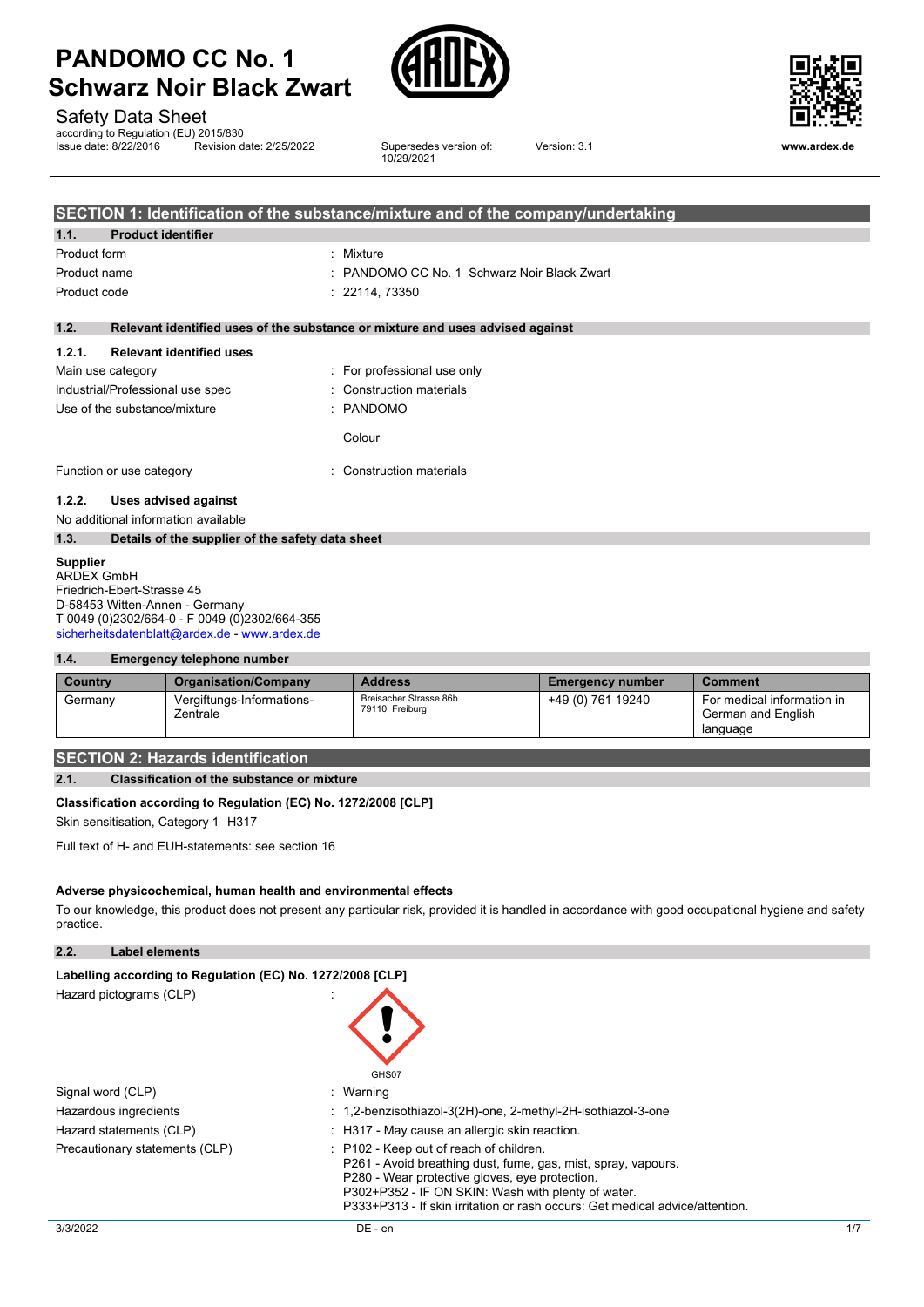Safety Data Sheet

according to Regulation (EU) 2015/830

Extra phrases **in the pharaely contents**: Dispose of contents/container in accordance with regional/national/international/local regulations.

**Labelling according to Directive 67/548/EEC or 1999/45/EC**

#### **2.3. Other hazards**

PBT: not relevant – no registration required

vPvB: not relevant – no registration required

Contains no PBT/vPvB substances ≥ 0.1% assessed in accordance with REACH Annex XIII

### **SECTION 3: Composition/information on ingredients**

#### **3.1. Substances**

#### Not applicable

#### **3.2. Mixtures**

| <b>Name</b>                                   | <b>Product identifier</b>                                                                               | $\frac{0}{2}$          | <b>Classification according to</b><br><b>Regulation (EC) No.</b><br>1272/2008 [CLP]                                                                                                                                      |
|-----------------------------------------------|---------------------------------------------------------------------------------------------------------|------------------------|--------------------------------------------------------------------------------------------------------------------------------------------------------------------------------------------------------------------------|
| 2-methyl-2H-isothiazol-3-one                  | (CAS-No.) 2682-20-4<br>(EC-No.) 220-239-6<br>(EC Index-No.) 613-326-00-9<br>(REACH-no) 01-2120764690-50 | $> 0.0015 - 5$<br>1,25 | Acute Tox. 2 (Inhalation), H330<br>Acute Tox. 3 (Dermal), H311<br>Acute Tox. 3 (Oral), H301<br>Skin Sens. 1A, H317<br>Skin Corr. 1B. H314<br>Eye Dam. 1, H318<br>Aguatic Acute 1, H400 (M=10)<br>Aquatic Chronic 1, H410 |
| Maleic acid, polymer with diisobutene, sodium | (CAS-No.) 37199-81-8                                                                                    | < 1.25                 | Eye Irrit. 2, H319                                                                                                                                                                                                       |
| <b>Specific concentration limits:</b>         |                                                                                                         |                        |                                                                                                                                                                                                                          |

| ∣ Name                       | <b>Product identifier</b>                                                                               | <b>Specific concentration limits</b>        |
|------------------------------|---------------------------------------------------------------------------------------------------------|---------------------------------------------|
| 2-methyl-2H-isothiazol-3-one | (CAS-No.) 2682-20-4<br>(EC-No.) 220-239-6<br>(EC Index-No.) 613-326-00-9<br>(REACH-no) 01-2120764690-50 | $(0.0015 \leq C < 100)$ Skin Sens. 1A, H317 |

Full text of H- and EUH-statements: see section 16

|                            | <b>SECTION 4: First aid measures</b>                        |                                                                                                                                     |
|----------------------------|-------------------------------------------------------------|-------------------------------------------------------------------------------------------------------------------------------------|
| 4.1.                       | <b>Description of first aid measures</b>                    |                                                                                                                                     |
|                            | First-aid measures general                                  | Take off contaminated clothing and wash before reuse.                                                                               |
|                            | First-aid measures after inhalation                         | Move the affected person to the fresh air. Get medical advice/attention if you feel unwell.                                         |
|                            | First-aid measures after skin contact                       | Wash skin with plenty of water. If skin irritation occurs: Get medical advice/attention.                                            |
|                            | First-aid measures after eye contact                        | IF IN EYES: Rinse cautiously with water for several minutes. Remove contact lenses, if present<br>and easy to do. Continue rinsing. |
|                            | First-aid measures after ingestion                          | Call a poison center or a doctor if you feel unwell.                                                                                |
| 4.2.                       | Most important symptoms and effects, both acute and delayed |                                                                                                                                     |
| Symptoms/effects           |                                                             | : If symptoms persist call a doctor.                                                                                                |
| 4.3.                       |                                                             | Indication of any immediate medical attention and special treatment needed                                                          |
| Treat symptomatically.     |                                                             |                                                                                                                                     |
|                            | <b>SECTION 5: Firefighting measures</b>                     |                                                                                                                                     |
| 5.1.                       | <b>Extinguishing media</b>                                  |                                                                                                                                     |
|                            | Suitable extinguishing media                                | Water spray. Foam. Carbon dioxide. extinguishing powder.                                                                            |
|                            | Unsuitable extinguishing media                              | Do not use a heavy water stream.                                                                                                    |
| 5.2.                       | Special hazards arising from the substance or mixture       |                                                                                                                                     |
| Fire hazard                |                                                             | Not dangerous.                                                                                                                      |
| <b>Explosion hazard</b>    |                                                             | None.                                                                                                                               |
| Reactivity in case of fire |                                                             | Product is not explosive.                                                                                                           |
| fire                       | Hazardous decomposition products in case of                 | : Carbon oxides (CO, CO2). Sulphur dioxide.                                                                                         |
| 5.3.                       | <b>Advice for firefighters</b>                              |                                                                                                                                     |
|                            | Precautionary measures fire                                 | Evacuate area.                                                                                                                      |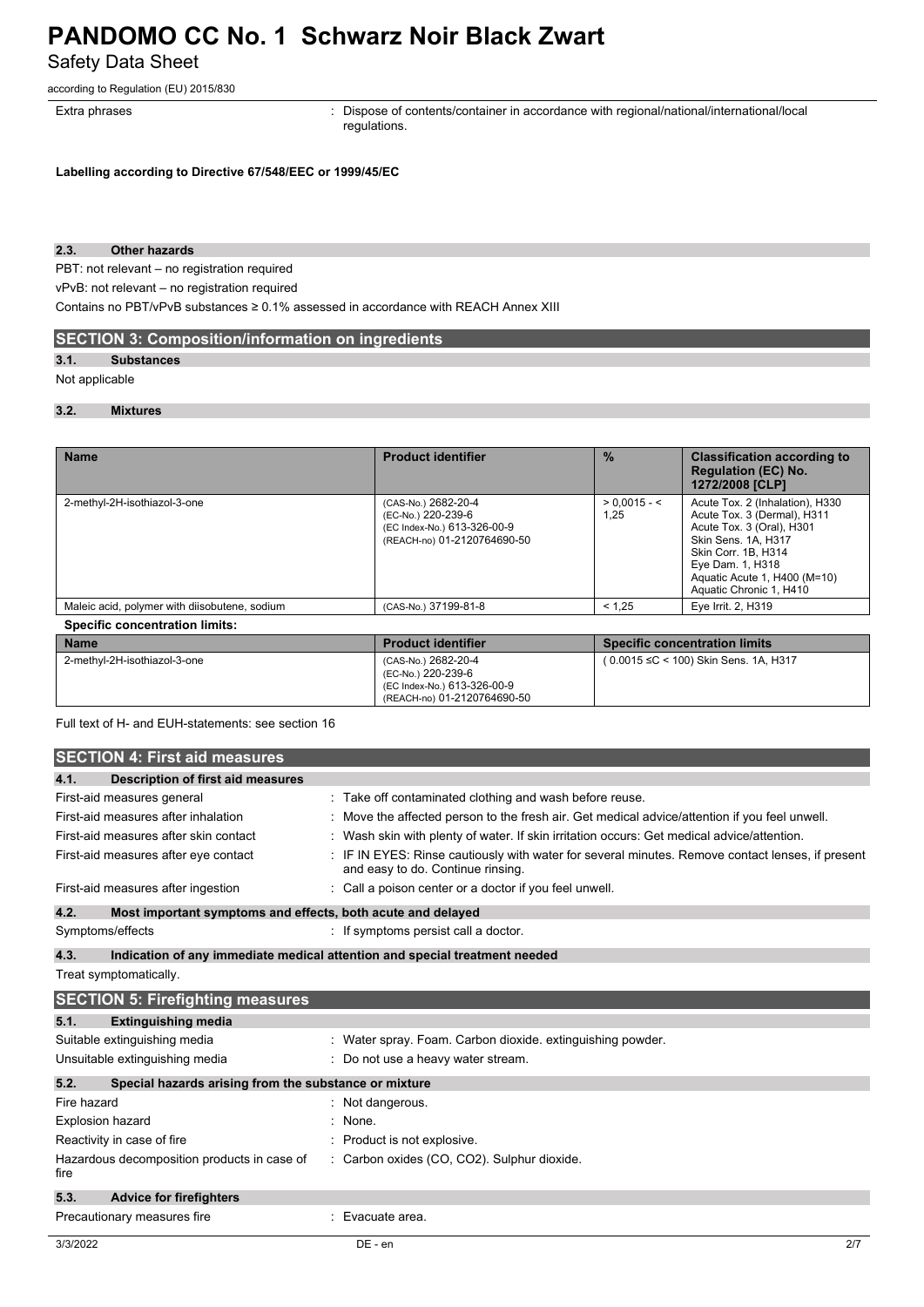Safety Data Sheet

|                                            | according to Regulation (EU) 2015/830                                        |                                                                                                                                                                                                                         |  |  |  |
|--------------------------------------------|------------------------------------------------------------------------------|-------------------------------------------------------------------------------------------------------------------------------------------------------------------------------------------------------------------------|--|--|--|
| Firefighting instructions                  |                                                                              | : Contain the extinguishing fluids by bunding.                                                                                                                                                                          |  |  |  |
| Protection during firefighting             |                                                                              | Do not attempt to take action without suitable protective equipment. Self-contained breathing<br>apparatus.                                                                                                             |  |  |  |
| Other information                          |                                                                              | : Fire residues and contaminated fire extinguishing water must be disposed of in accordance<br>with local regulations.                                                                                                  |  |  |  |
|                                            | <b>SECTION 6: Accidental release measures</b>                                |                                                                                                                                                                                                                         |  |  |  |
| 6.1.                                       |                                                                              | Personal precautions, protective equipment and emergency procedures                                                                                                                                                     |  |  |  |
| General measures                           |                                                                              | : Spills of this product present a serious slipping hazard. Absorb spillage to prevent material<br>damage. Ensure adequate air ventilation.                                                                             |  |  |  |
| 6.1.1.                                     | For non-emergency personnel                                                  |                                                                                                                                                                                                                         |  |  |  |
| Protective equipment                       |                                                                              | : Concerning personal protective equipment to use, see section 8.                                                                                                                                                       |  |  |  |
| <b>Emergency procedures</b>                |                                                                              | : Avoid contact with skin and eyes.                                                                                                                                                                                     |  |  |  |
| 6.1.2.                                     | For emergency responders                                                     |                                                                                                                                                                                                                         |  |  |  |
| Protective equipment                       |                                                                              | : Do not attempt to take action without suitable protective equipment. For further information<br>refer to section 8: "Exposure controls/personal protection".                                                          |  |  |  |
| 6.2.                                       | <b>Environmental precautions</b>                                             |                                                                                                                                                                                                                         |  |  |  |
|                                            | Avoid release to the environment. Prevent entry to sewers and public waters. |                                                                                                                                                                                                                         |  |  |  |
| 6.3.                                       | Methods and material for containment and cleaning up                         |                                                                                                                                                                                                                         |  |  |  |
| For containment                            |                                                                              | : Collect spillage.                                                                                                                                                                                                     |  |  |  |
| Methods for cleaning up                    |                                                                              | : Absorb with liquid-binding material (e.g. sand, diatomaceous earth, acid- or universal binding<br>agents).                                                                                                            |  |  |  |
| Other information                          |                                                                              | Place in a suitable container for disposal in accordance with the waste regulations (see Section<br>13).                                                                                                                |  |  |  |
| 6.4.<br><b>Reference to other sections</b> |                                                                              |                                                                                                                                                                                                                         |  |  |  |
|                                            | See Section 8. See Section 7. See Section 13.                                |                                                                                                                                                                                                                         |  |  |  |
|                                            | <b>SECTION 7: Handling and storage</b>                                       |                                                                                                                                                                                                                         |  |  |  |
| 7.1.                                       | <b>Precautions for safe handling</b>                                         |                                                                                                                                                                                                                         |  |  |  |
|                                            | Additional hazards when processed                                            | : See Section 8.                                                                                                                                                                                                        |  |  |  |
|                                            | Precautions for safe handling                                                | Wear personal protective equipment. Ensure good ventilation of the work station. Prevent<br>aerosol formation or splashes.                                                                                              |  |  |  |
| Hygiene measures                           |                                                                              | Do not eat, drink or smoke when using this product. Always wash hands after handling the<br>product. Contaminated work clothing should not be allowed out of the workplace. Wash<br>contaminated clothing before reuse. |  |  |  |
| 7.2.                                       | Conditions for safe storage, including any incompatibilities                 |                                                                                                                                                                                                                         |  |  |  |
| Technical measures                         |                                                                              | : Keep container tightly closed in a cool, well-ventilated place.                                                                                                                                                       |  |  |  |
| Storage area                               |                                                                              | : Keep out of frost.                                                                                                                                                                                                    |  |  |  |
| 7.3.                                       | Specific end use(s)                                                          |                                                                                                                                                                                                                         |  |  |  |
|                                            | No additional information available                                          |                                                                                                                                                                                                                         |  |  |  |

**SECTION 8: Exposure controls/personal protection**

**8.1. Control parameters**

| 2-methyl-2H-isothiazol-3-one (2682-20-4) |                           |  |
|------------------------------------------|---------------------------|--|
| DNEL/DMEL (Workers)                      |                           |  |
| Acute - local effects, inhalation        | $0.043$ mg/m <sup>3</sup> |  |
| Long-term - local effects, inhalation    | $0.021$ mg/m <sup>3</sup> |  |
| DNEL/DMEL (General population)           |                           |  |
| Acute - systemic effects, oral           | 0.053 mg/kg bw/day        |  |
| Acute - local effects, inhalation        | $0.043$ mg/m <sup>3</sup> |  |
| Long-term - systemic effects, oral       | 0.027 mg/kg bw/day        |  |
| Long-term - local effects, inhalation    | $0.021$ mg/m <sup>3</sup> |  |
| PNEC (Water)                             |                           |  |
| PNEC aqua (freshwater)                   | $3.39 \mu g/l$            |  |
| PNEC aqua (marine water)                 | $3.39$ µg/l               |  |
| PNEC (Soil)                              |                           |  |
| PNEC soil                                | 0.047 mg/kg dwt           |  |
| PNEC (STP)                               |                           |  |
| PNEC sewage treatment plant              | $0.23$ mg/l               |  |
| 3/3/2022                                 | 3/7<br>DE - en            |  |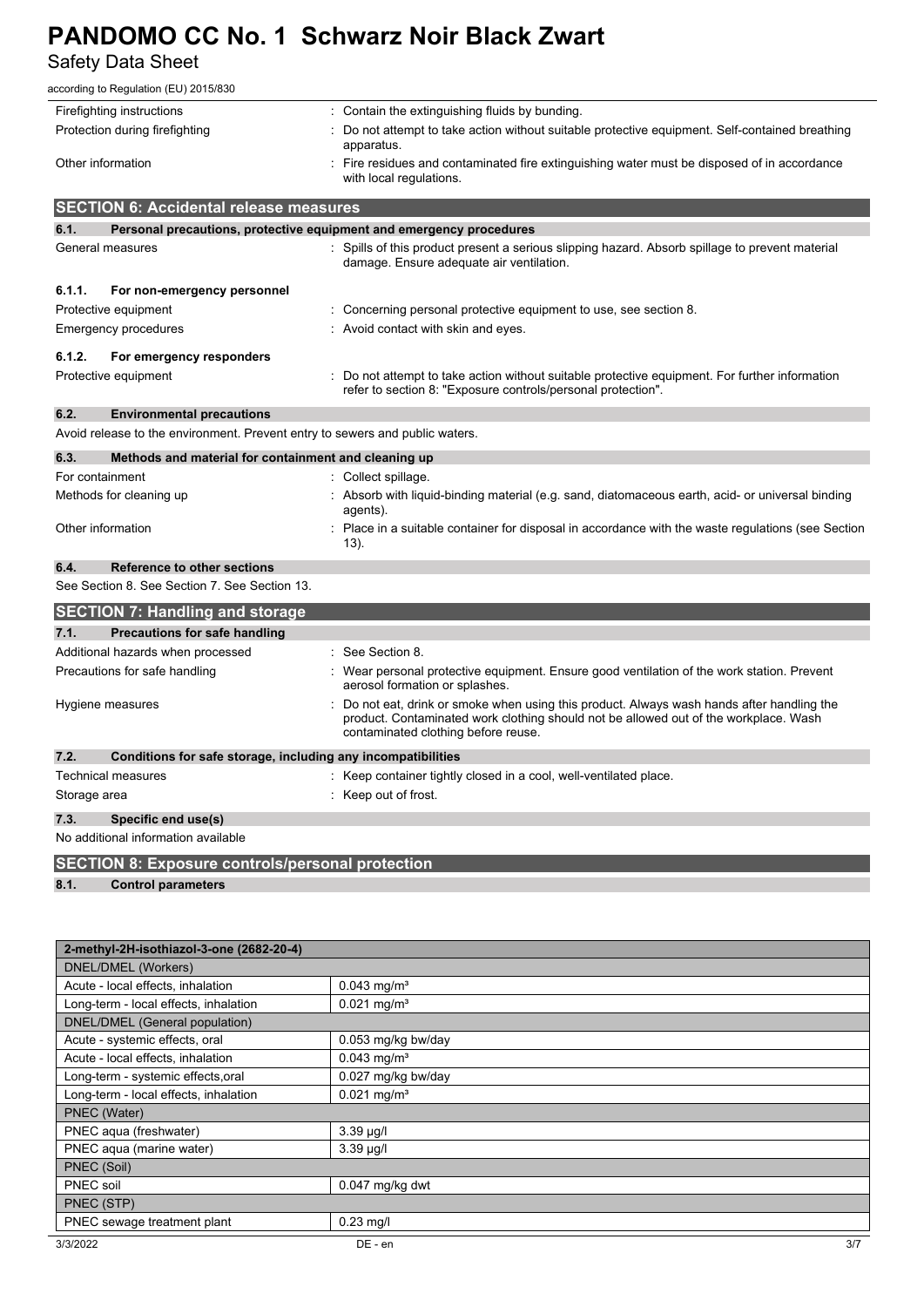Safety Data Sheet

according to Regulation (EU) 2015/830

| carbon black (1333-86-4)               |                      |  |
|----------------------------------------|----------------------|--|
| DNEL/DMEL (Workers)                    |                      |  |
| Long-term - local effects, inhalation  | $0.5 \text{ mg/m}^3$ |  |
| PNEC (Water)                           |                      |  |
| PNEC agua (freshwater)                 | mg/l                 |  |
| PNEC agua (marine water)<br>$0.1$ mg/l |                      |  |
| 8.2.<br><b>Exposure controls</b>       |                      |  |

#### **Appropriate engineering controls:**

Ensure good ventilation of the work station.

#### **Hand protection:**

Protective gloves. Please follow the instructions related to the permeability and the penetration time provided by the manufacturer. Choosing the proper glove is a decision that depends not only on the type of material, but also on other quality features, which differ for each manufacturer. Since the product consists of several substances, the durability of the glove material cannot be estimated and needs to be tested before use

#### **Eye protection:**

Avoid splashing. Wear closed safety glasses

#### **Skin and body protection:**

Wear proper protective equipment

#### **Respiratory protection:**

In case of inadequate ventilation wear respiratory protection. Do not breathe gas/fumes/vapour/spray



#### **Environmental exposure controls:**

Avoid release to the environment.

#### **Other information:**

Handle in accordance with good industrial hygiene and safety procedures.

| <b>SECTION 9: Physical and chemical properties</b>            |                                      |  |  |
|---------------------------------------------------------------|--------------------------------------|--|--|
| Information on basic physical and chemical properties<br>9.1. |                                      |  |  |
| Physical state                                                | Liquid                               |  |  |
| Appearance                                                    | Liquid.                              |  |  |
| Colour                                                        | Black.                               |  |  |
| Odour                                                         | characteristic.                      |  |  |
| Odour threshold                                               | No data available                    |  |  |
| рH                                                            | $10 - 11$                            |  |  |
| Relative evaporation rate (butylacetate=1)                    | No data available                    |  |  |
| Melting point                                                 | Not applicable                       |  |  |
| Freezing point                                                | No data available                    |  |  |
| Boiling point                                                 | 100 °C                               |  |  |
| Flash point                                                   | No data available                    |  |  |
| Auto-ignition temperature                                     | No data available                    |  |  |
| Decomposition temperature                                     | No data available                    |  |  |
| Flammability (solid, gas)                                     | Not applicable                       |  |  |
| Vapour pressure                                               | 23 hPa                               |  |  |
| Relative vapour density at 20 °C                              | No data available                    |  |  |
| Relative density                                              | No data available                    |  |  |
| Density                                                       | : $1 - 1.2$ g/cm <sup>3</sup>        |  |  |
| Solubility                                                    | Forms emulsion in presence of water. |  |  |
| Partition coefficient n-octanol/water (Log Pow)               | No data available                    |  |  |
| Viscosity, kinematic                                          | No data available                    |  |  |
| Viscosity, dynamic                                            | $70 - 200$ mPa.s                     |  |  |
| <b>Explosive properties</b>                                   | No data available                    |  |  |
| Oxidising properties                                          | No data available                    |  |  |
|                                                               |                                      |  |  |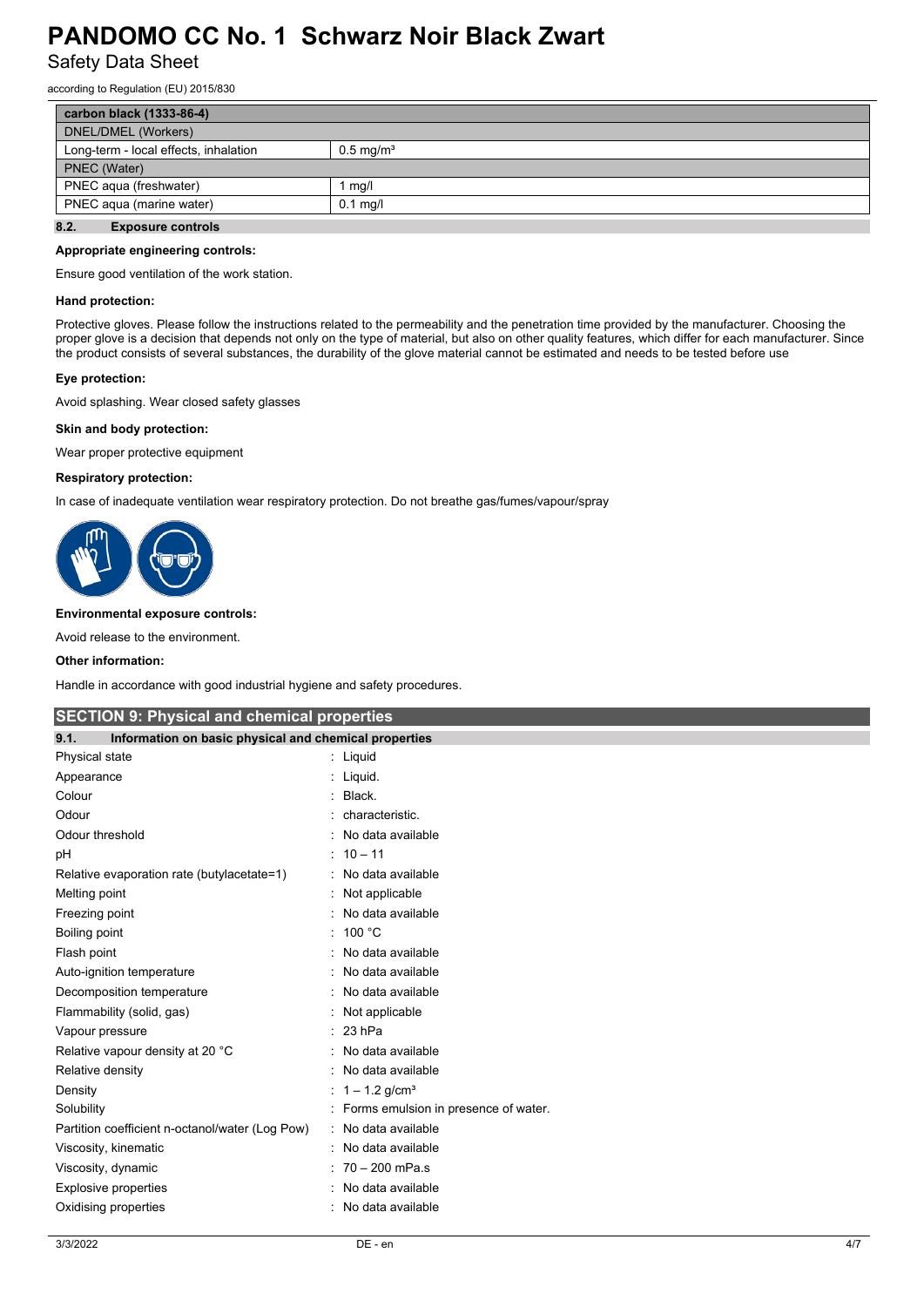Safety Data Sheet

|                         | according to Regulation (EU) 2015/830                                            |                                                                                                                            |
|-------------------------|----------------------------------------------------------------------------------|----------------------------------------------------------------------------------------------------------------------------|
| <b>Explosive limits</b> |                                                                                  | : No data available                                                                                                        |
| 9.2.                    | <b>Other information</b>                                                         |                                                                                                                            |
| VOC content             |                                                                                  | : < VOC - Swiss ordinance                                                                                                  |
|                         | <b>SECTION 10: Stability and reactivity</b>                                      |                                                                                                                            |
| 10.1.                   | <b>Reactivity</b>                                                                |                                                                                                                            |
|                         | No additional information available.                                             |                                                                                                                            |
| 10.2.                   | <b>Chemical stability</b>                                                        |                                                                                                                            |
|                         |                                                                                  |                                                                                                                            |
|                         | Stable under normal conditions. To avoid thermal decomposition, do not overheat. |                                                                                                                            |
| 10.3.                   | Possibility of hazardous reactions                                               |                                                                                                                            |
|                         | No dangerous reactions known under normal conditions of use.                     |                                                                                                                            |
| 10.4.                   | <b>Conditions to avoid</b>                                                       |                                                                                                                            |
|                         | None under recommended storage and handling conditions (see section 7).          |                                                                                                                            |
| 10.5.                   | Incompatible materials                                                           |                                                                                                                            |
| None.                   |                                                                                  |                                                                                                                            |
| 10.6.                   | <b>Hazardous decomposition products</b>                                          |                                                                                                                            |
|                         | Carbon monoxide. Carbon dioxide.                                                 |                                                                                                                            |
|                         | <b>SECTION 11: Toxicological information</b>                                     |                                                                                                                            |
| 11.1.                   | Information on toxicological effects                                             |                                                                                                                            |
| Acute toxicity          |                                                                                  | : Not classified                                                                                                           |
|                         | 2-methyl-2H-isothiazol-3-one (2682-20-4)                                         |                                                                                                                            |
|                         | LD50 oral rat                                                                    | 120 mg/kg bodyweight (EPA OPPTS 870.1100: Acute Oral Toxicity, Rat, Female,<br>Experimental value, Oral, 7 day(s))         |
|                         | LD50 dermal rat                                                                  | 242 mg/kg bodyweight (OECD 402: Acute Dermal Toxicity, 24 h, Rat, Male / female,<br>Experimental value, Dermal, 14 day(s)) |
|                         | LC50 Inhalation - Rat                                                            | 0.11 mg/l (OECD 403: Acute Inhalation Toxicity, 4 h, Rat, Male / female, Experimental value,                               |
|                         | Skin corrosion/irritation                                                        | Inhalation (aerosol), 7 day(s))<br>Not classified                                                                          |
|                         |                                                                                  | pH: 10 - 11                                                                                                                |
|                         | Serious eye damage/irritation                                                    | Not classified                                                                                                             |
|                         |                                                                                  | pH: 10 – 11                                                                                                                |
|                         | Respiratory or skin sensitisation                                                | May cause an allergic skin reaction.                                                                                       |
|                         | Germ cell mutagenicity                                                           | Not classified                                                                                                             |
| Carcinogenicity         |                                                                                  | Not classified                                                                                                             |
|                         | Reproductive toxicity                                                            | Not classified<br>Not classified                                                                                           |
|                         | STOT-single exposure                                                             |                                                                                                                            |
|                         | STOT-repeated exposure                                                           | Not classified                                                                                                             |
|                         | Aspiration hazard                                                                | Not classified                                                                                                             |
| symptoms                | Potential adverse human health effects and                                       | : No data available.                                                                                                       |
|                         | <b>SECTION 12: Ecological information</b>                                        |                                                                                                                            |
| 12.1.                   | <b>Toxicity</b>                                                                  |                                                                                                                            |
|                         | Ecology - general                                                                | The product is not considered harmful to aquatic organisms nor to cause long-term adverse<br>effects in the environment.   |
| Ecology - water         |                                                                                  | : Avoid undiluted product to come into sewer or superficial water.                                                         |

| 2-methyl-2H-isothiazol-3-one (2682-20-4) |                                                                                                                                 |
|------------------------------------------|---------------------------------------------------------------------------------------------------------------------------------|
| ErC50 algae                              | 0.23 mg/l (Equivalent or similar to OECD 201, 96 h, Pseudokirchneriella subcapitata, Static<br>system, Experimental value, GLP) |
|                                          |                                                                                                                                 |

### **12.2. Persistence and degradability PANDOMO CC No. 1 Schwarz Noir Black Zwart** Persistence and degradability No additional information available. **2-methyl-2H-isothiazol-3-one (2682-20-4)** Persistence and degradability **Not readily biodegradable in water.**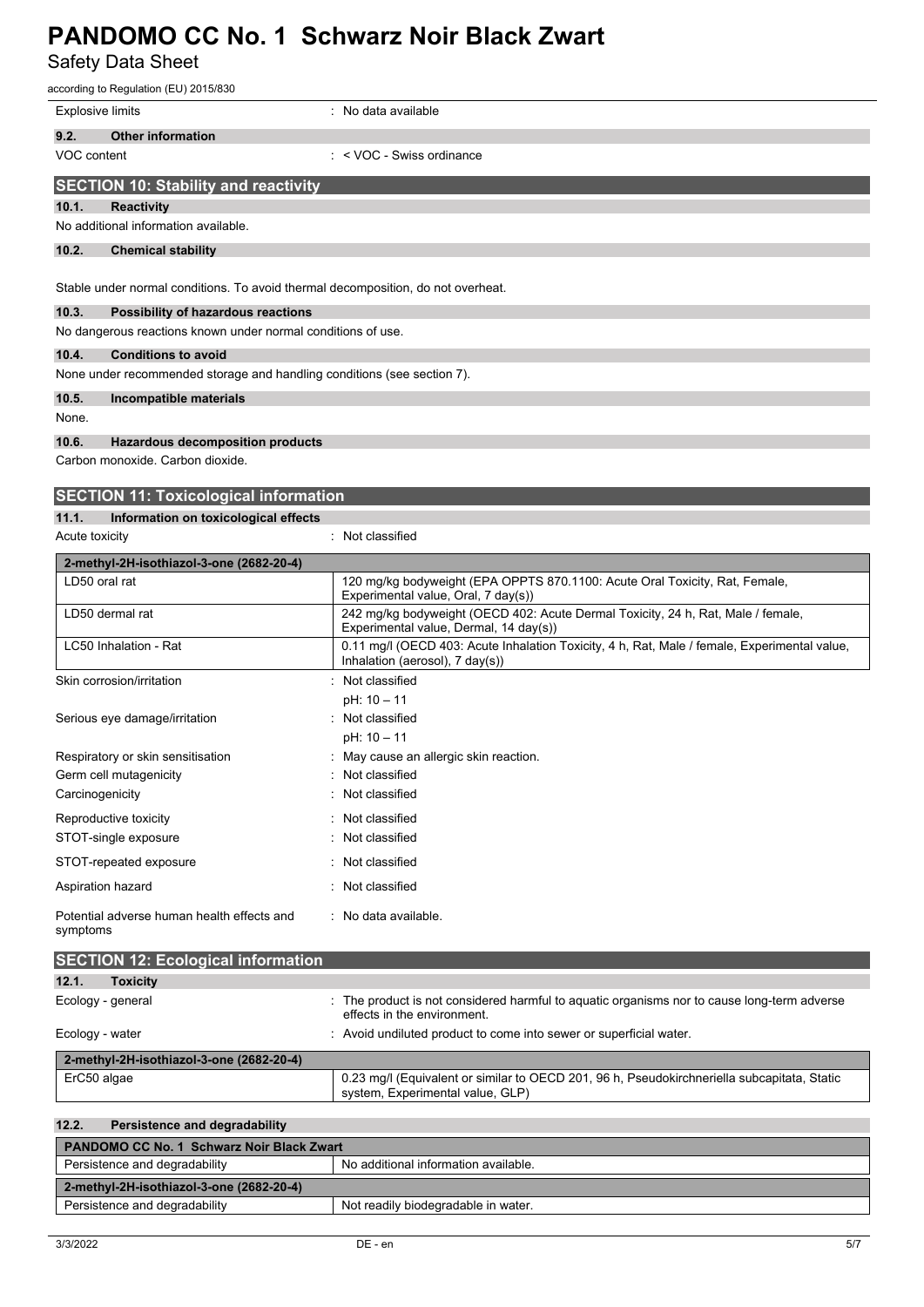Safety Data Sheet

according to Regulation (EU) 2015/830

| 12.3.<br><b>Bioaccumulative potential</b>                     |                                                                                                                                                                                 |  |
|---------------------------------------------------------------|---------------------------------------------------------------------------------------------------------------------------------------------------------------------------------|--|
| PANDOMO CC No. 1 Schwarz Noir Black Zwart                     |                                                                                                                                                                                 |  |
| Bioaccumulative potential                                     | No additional information available.                                                                                                                                            |  |
| 2-methyl-2H-isothiazol-3-one (2682-20-4)                      |                                                                                                                                                                                 |  |
| BCF - Fish [1]                                                | 5.75 - 48.1 (56 day(s), Lepomis macrochirus, Flow-through system, Fresh water,<br>Experimental value)                                                                           |  |
| Partition coefficient n-octanol/water (Log Pow)               | -0.486 (Experimental value, OECD 107: Partition Coefficient (n-octanol/water): Shake Flask<br>Method, $25^{\circ}$ C)                                                           |  |
| Bioaccumulative potential                                     | Low potential for bioaccumulation (BCF $<$ 500).                                                                                                                                |  |
| 12.4.<br><b>Mobility in soil</b>                              |                                                                                                                                                                                 |  |
| <b>PANDOMO CC No. 1 Schwarz Noir Black Zwart</b>              |                                                                                                                                                                                 |  |
| Ecology - soil                                                | No information available.                                                                                                                                                       |  |
| 2-methyl-2H-isothiazol-3-one (2682-20-4)                      |                                                                                                                                                                                 |  |
| Surface tension                                               | 68.8 mN/m (19.5 °C, 1 g/l, OECD 115: Surface Tension of Aqueous Solutions)                                                                                                      |  |
| Organic Carbon Normalized Adsorption<br>Coefficient (Log Koc) | 1.06 (log Koc, OECD 106: Adsorption/Desorption Using a Batch Equilibrium Method,<br>Experimental value, GLP)                                                                    |  |
| Ecology - soil                                                | Highly mobile in soil.                                                                                                                                                          |  |
| 12.5.<br><b>Results of PBT and vPvB assessment</b>            |                                                                                                                                                                                 |  |
| <b>PANDOMO CC No. 1 Schwarz Noir Black Zwart</b>              |                                                                                                                                                                                 |  |
| PBT: not relevant - no registration required                  |                                                                                                                                                                                 |  |
| vPvB: not relevant - no registration required                 |                                                                                                                                                                                 |  |
| <b>Component</b>                                              |                                                                                                                                                                                 |  |
| 2-methyl-2H-isothiazol-3-one (2682-20-4)                      | This substance/mixture does not meet the PBT criteria of REACH regulation, annex XIII<br>This substance/mixture does not meet the vPvB criteria of REACH regulation, annex XIII |  |
| 12.6.<br>Other adverse effects                                |                                                                                                                                                                                 |  |
| Additional information                                        | : Avoid release to the environment.                                                                                                                                             |  |
| <b>SECTION 13: Disposal considerations</b>                    |                                                                                                                                                                                 |  |
| <b>Waste treatment methods</b><br>13.1.                       |                                                                                                                                                                                 |  |
| Regional legislation (waste)                                  | Disposal must be done according to official regulations.                                                                                                                        |  |
| Waste treatment methods                                       | Dispose of contents/container in accordance with licensed collector's sorting instructions.                                                                                     |  |
| Sewage disposal recommendations                               | Do not discharge into drains or the environment.                                                                                                                                |  |
| European List of Waste (LoW) code                             | 08 04 10 - waste adhesives and sealants other than those mentioned in 08 04 09                                                                                                  |  |
| <b>SECTION 14: Transport information</b>                      |                                                                                                                                                                                 |  |

#### In accordance with ADR / IMDG / IATA / ADN / RID

| <b>ADR</b>                                 | <b>IMDG</b>   | <b>IATA</b>   | <b>ADN</b>    | <b>RID</b>    |
|--------------------------------------------|---------------|---------------|---------------|---------------|
| 14.1.<br><b>UN number</b>                  |               |               |               |               |
| Not regulated                              | Not regulated | Not regulated | Not regulated | Not regulated |
| 14.2.<br>UN proper shipping name           |               |               |               |               |
| Not regulated                              | Not regulated | Not regulated | Not regulated | Not regulated |
| Not regulated                              | Not regulated | Not regulated | Not regulated | Not regulated |
|                                            |               |               |               |               |
| <b>Transport hazard class(es)</b><br>14.3. |               |               |               |               |
| Not regulated                              | Not regulated | Not regulated | Not regulated | Not regulated |
| Not regulated                              | Not regulated | Not regulated | Not regulated | Not regulated |
| 14.4.<br><b>Packing group</b>              |               |               |               |               |
| Not regulated                              | Not regulated | Not regulated | Not regulated | Not regulated |
| <b>Environmental hazards</b><br>14.5.      |               |               |               |               |
| Not regulated                              | Not regulated | Not regulated | Not regulated | Not regulated |
| No supplementary information available     |               |               |               |               |

### **14.6. Special precautions for user**

#### **- Overland transport**

Not regulated

#### **- Transport by sea**

Not regulated

#### **- Air transport**